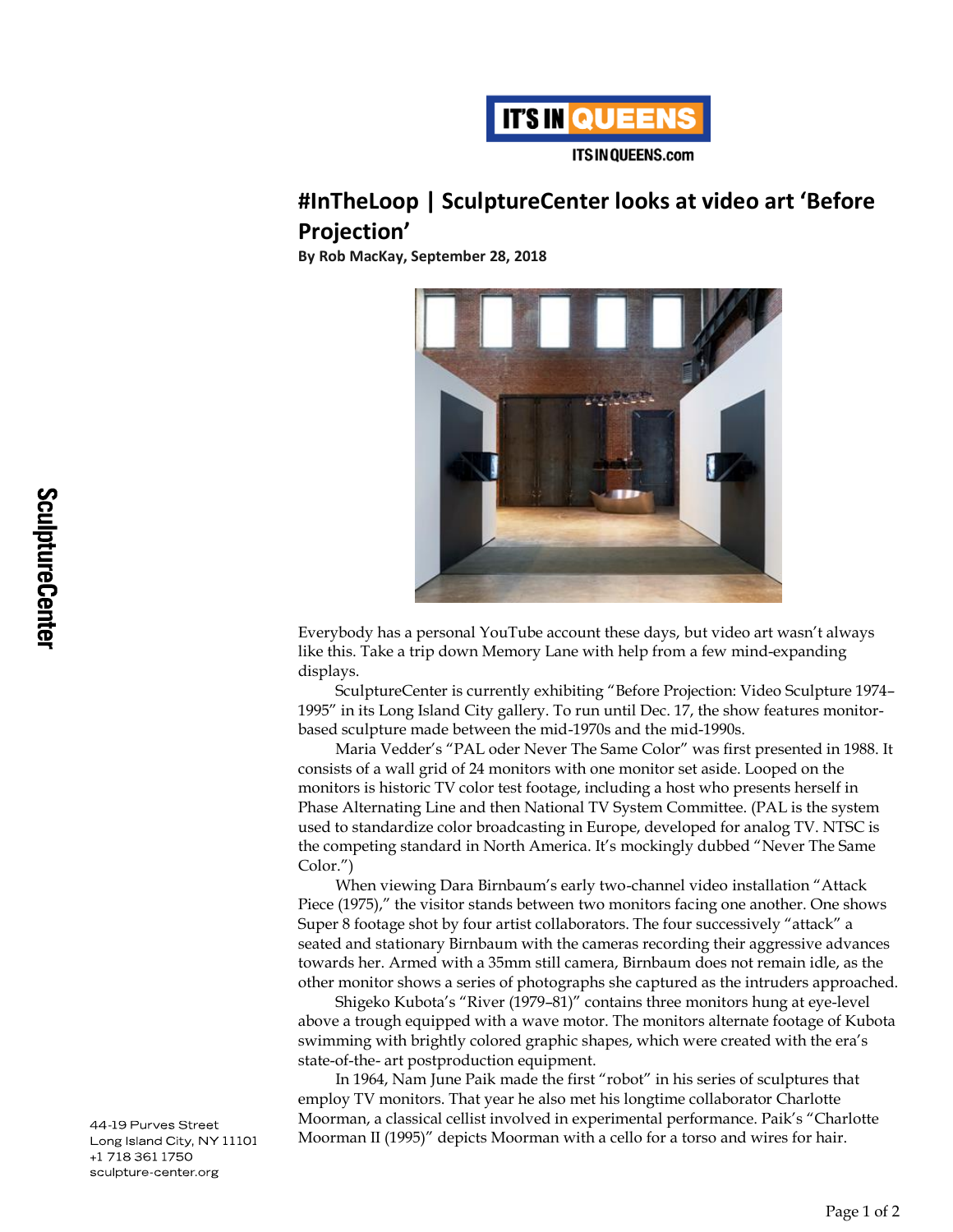Ernst Caramelle's "Video-Ping-Pong (1974)" examines the relationship between the human body and video through a recording of a Ping-Pong match, which plays on two monitors mounted on AV carts at approximate eye level and positioned in front of a "real" Ping-Pong table. Sounds of the bouncing ball are audible, although no ball is visible between the two monitors.

To make "Equinox (1979/2016)," Mary Lucier recorded from the 31st floor of a building in Lower Manhattan. Each day for one week, she progressively zoomed in on the sun while gradually shifting the camera's angle northward to follow the sun's natural movement. Each day, broader marks were "burned" onto the camera's internal vidicon tube, which manifest on the tape as dark greenish streaks in the sky that trail the sun's path. The seven consecutive videos showing the accumulated burn marks are presented on a series of monitors increasing in size, each mounted on a tall pedestal.

In her early work "Snake River (1994)," Diana Thater utilizes three monitors, each displaying footage in one of the three colors (RGB) that together make a full-color image on a CRT monitor. This tactic makes visible the "additive" system of color mixing, highlighting not only technological standards, but also the mechanics of visual perception. The monitors feature footage of the American West's vastness as emblematic of freedom, opportunity, and sublimity.

Friederike Pezold is interested in subverting classic dualisms between painter and model, subject and object, as codified in traditions of women's representation in film, painting, and beyond. Represented here by part of her major video series "The New Embodied Sign Language," this sculpture by the same title comprises four monitors displaying close-up videos of the artist's body altered by theatrical makeup. The videos are shown on monitors stacked on top of each other to reach roughly the height of a human body.

In Takahiko Iimura's "TV for TV (1983)," two monitors are positioned face-toface, each tuned to a different broadcast station or static. Their respective streams are only directed toward the other TV set, rendering their images nearly invisible to the viewer. The work highlights TV's incessant streaming of images in a nonreciprocal, perpetual flow.

"Psychomimetiscape II" is one of Tony Oursler's early monitor-based sculptures, taking the form of what he calls a "model world." Mounted atop a pedestal, it resembles an architectural model. Rendered in somber gray, it depicts a nuclear cooling tower, a medieval- style tower, and a barren landscape. Embedded within are two tiny monitors: one placed at the bottom of a depression in the ground, streaming live-broadcast TV images of reworks, the other located in the tower, playing back an absurdist short narrative employing hand-drawn and computer-generated animation.

"In Credits(1984)," Muntadas edits together a sequence of credits, such as those found at the end of films and TV programs, and displays them in a loop. He investigates the ways in which producing institutions choose to represent themselves and how material conditions such as production value, fees, and authorship determine the media landscape.